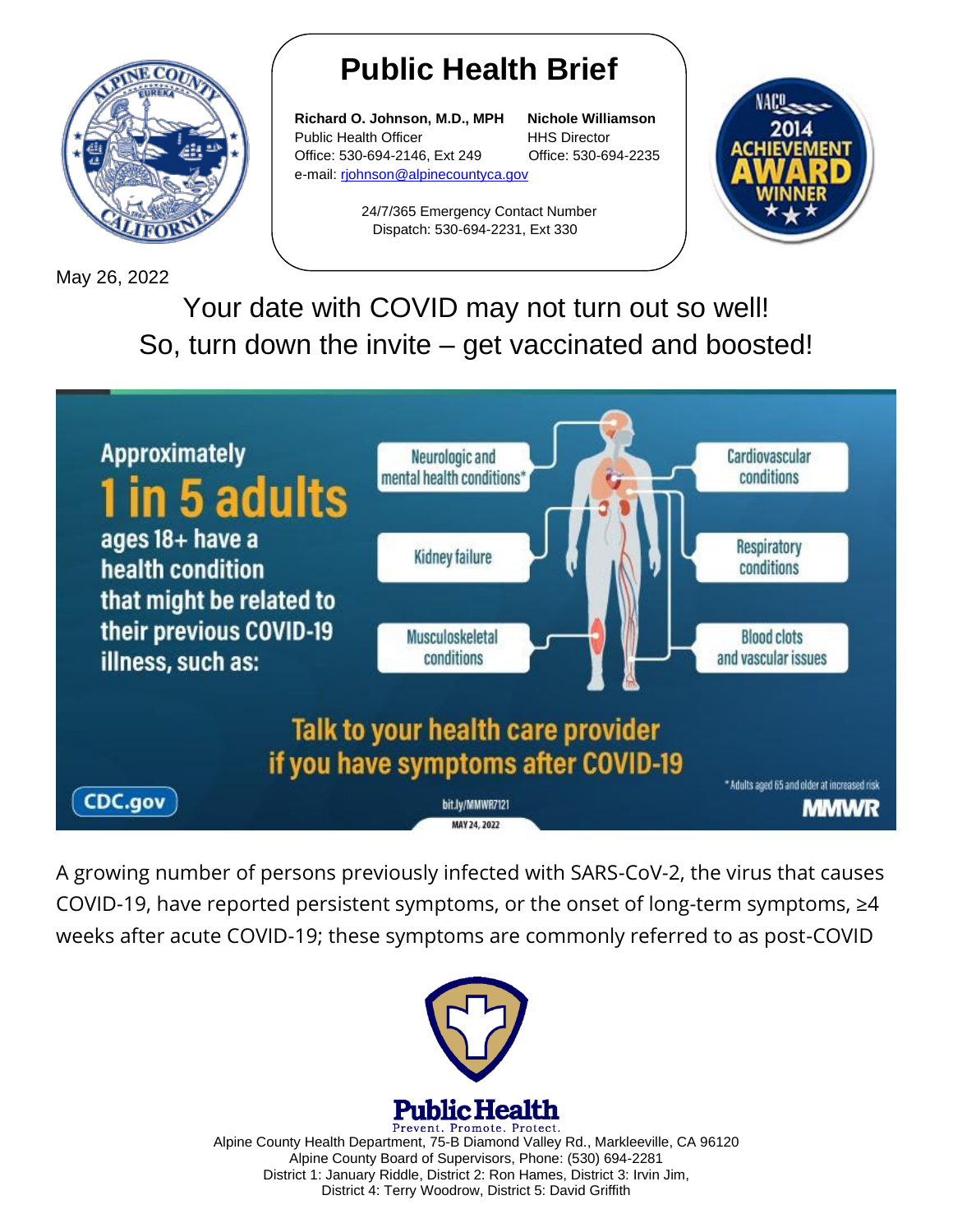conditions, or long COVID. Among all patients aged ≥18 years, 38% of case-patients experienced an incident condition compared with 16% of controls; conditions affected multiple systems, and included cardiovascular, pulmonary, hematologic, renal, endocrine, gastrointestinal, musculoskeletal, neurologic, and psychiatric signs and symptoms. By age group, the highest risk ratios were for acute pulmonary embolism and respiratory signs and symptoms. These findings translate to one in five COVID-19 survivors aged 18–64 years, and one in four survivors aged ≥65 years experiencing an incident condition that might be attributable to previous COVID-19.

Differences by age group were noted. The relative risk for cardiac arrhythmia was significantly higher among patients aged 18–64 years compared with those aged ≥65 years. Similarly, the risk for musculoskeletal pain was higher among patients aged 18–64 years than among those aged ≥65 years. Among case-patients, the risks for 10 incident conditions were significantly higher among those aged ≥65 years than among those aged 18–64 years; these conditions were renal failure, thromboembolic events, cerebrovascular disease, type 2 diabetes, muscle disorders, neurologic conditions, and mental health conditions (including mood disorders, anxiety, other mental conditions, and substance-related disorders).

The occurrence of 26 clinical conditions previously attributed to post-COVID illness was assessed by review of the scientific literature§ (*3*–*5*) (Supplementary Table

1, [https://stacks.cdc.gov/view/cdc/117411\)](https://stacks.cdc.gov/view/cdc/117411)



Prevent. Promote. Protect. Alpine County Health Department, 75-B Diamond Valley Rd., Markleeville, CA 96120 Alpine County Board of Supervisors, Phone: (530) 694-2281 District 1: January Riddle, District 2: Ron Hames, District 3: Irvin Jim, District 4: Terry Woodrow, District 5: David Griffith